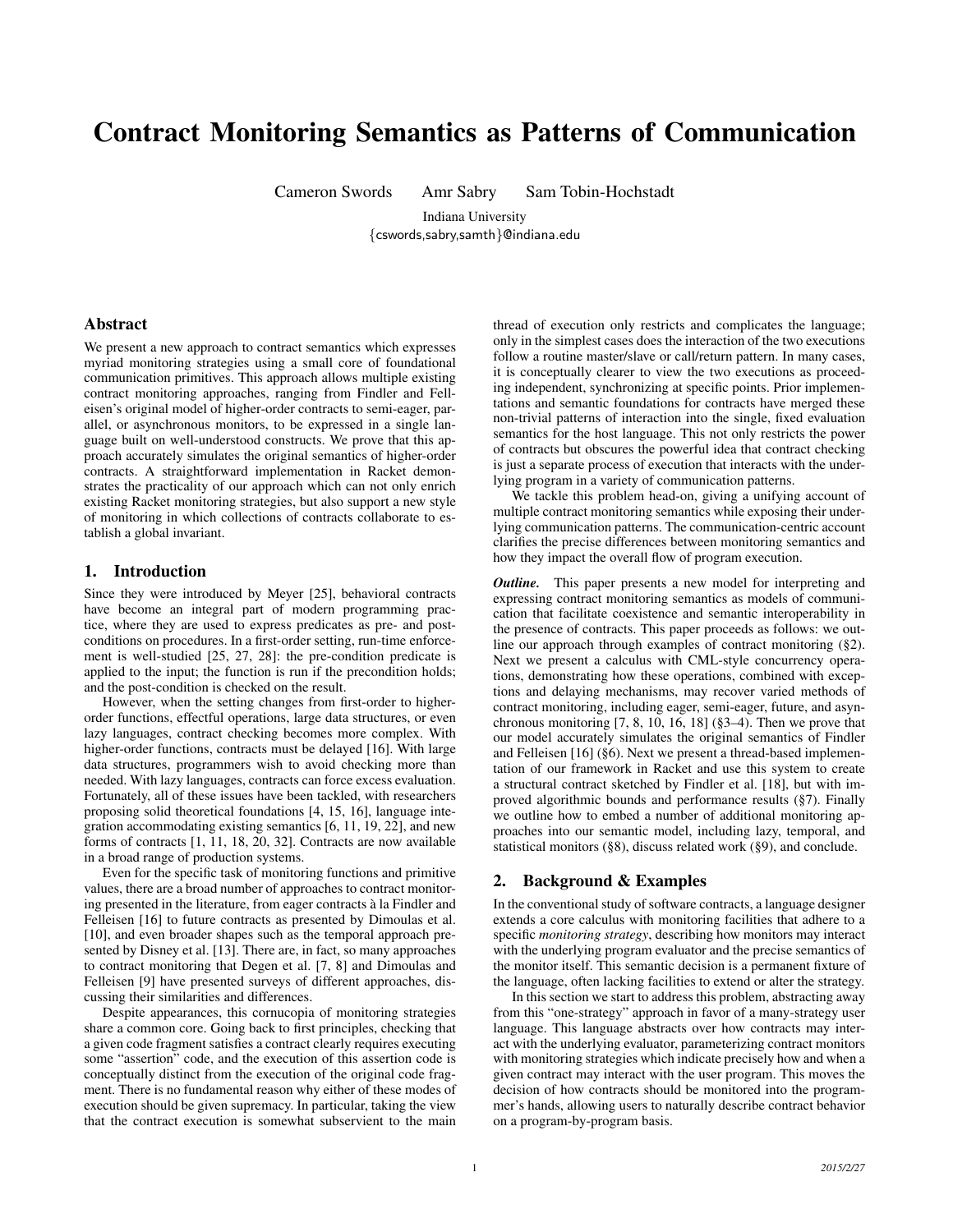

Figure 1. Communication patterns for eager, semi-eager, future, and asynchronous contract monitoring.

*Eager Predicate Contracts.* Our first example is a predicate contract that verifies its input is a natural number:

$$
\mathsf{nat/c} \stackrel{\Delta}{=} \mathsf{pred/c} \ (\lambda x. \ x \ge 0)
$$

This contract can now be used to construct a monitored subexpression inside a larger expression:

#### $1 +$  check nat/c eager 5

When the evaluation of this expression encounters the check parameterized by the eager strategy, the user computation is suspended and the monitor assumes control of the evaluation. Eager monitors completely verify their contract at assertion time: if the input value is valid, the monitor terminates with that value result, and if the input does not satisfy the contract, the monitor terminates at assertion time with an exception<sup>1</sup>. In either case, the user evaluation is resumed with the monitor's result.

This interaction corresponds to *Eager Monitoring* in Figure 1: the check form constructs a monitoring expression (colored red) to verify the contract, pausing the user evaluation until it is complete. The bold line indicates evaluator construction, the double-arrow indicates evaluator synchronization, and the normal arrows indicate evaluation.

*Eager Pair Contracts.* Eager monitors produce contract violation even if the program does not rely on the value for its final result, and thus unused values may produce contract violations. To demonstrate this quality, consider a second contract combinator over pairs, written pair/c. Structural contracts require subcomponents that describe how the substructures should be monitored, and thus pair contracts accept a subcontract and strategy for each of the first and second elements of the pair:

 $nat/pcE \cong pair/c$ nat/c eager nat/c eager

This pair contract can itself be eagerly enforced, which will eagerly enforce nat/ $c$  on each of the elements of the pair, regardless of their usage in the program:

```
fst (check nat/pcE eager (5, 6)) \Rightarrow 5
fst (check nat/pcE eager (5, -1)) \Rightarrow exn
```
*The Cost of Eager Contracts.* The strict enforcement strategy of eager contracts is not always a perfect-fit solution. For example, an eagerly-monitored contract that verifies its input is a prime number may require immense computational effort while the user evaluation is suspended:

check prime/c eager 
$$
(2 * 37^{63} + 567)
$$

While such enforcement may be ideal (or even necessary) in many situations, this approach may range from computationally intensive to impossible for large or infinite structures (such as streams). If this is the only monitoring strategy available, programmers will find it too expensive to validate many rich properties.

*Asynchronous Contracts.* Instead of suspending the user evaluator during contract verification, other approaches allow the user evaluator to proceed while the contract is concurrently enforced [10, 13]. In the simplest variant of the idea, the monitor is concurrently enforced, halting the computation with an error if the contract is violation, but the user process is otherwise unimpeded.

This approach corresponds to *Asynchronous Monitoring* in Figure 1: the check form constructs a monitored expression (colored

<sup>&</sup>lt;sup>1</sup> We omit blame in this section for simplicity.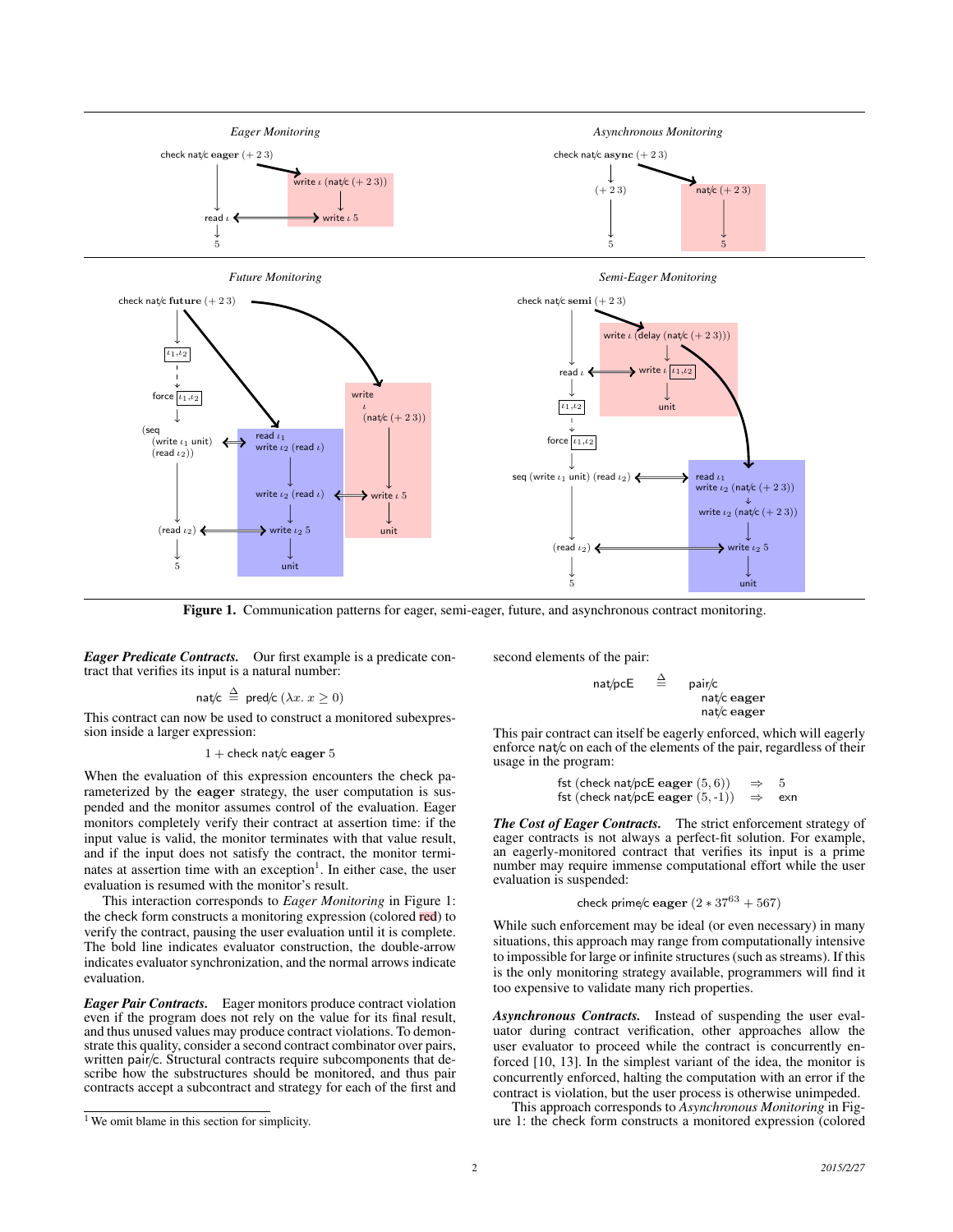red) to verify the contract, continuing the user evaluation in parallel. If the monitor verifies the contract, it silently ends its execution. If an error is detected, however, the entire computation might halt with the error. For example, we may asynchronously enforce nat/c in a number of expressions by changing eager to async:

> check nat/c async 5  $\Rightarrow$  5  $(\lambda x. x + 5)$  (check nat/c async -1)  $\Rightarrow$  4 or exn

We use "or" in the second example because asynchronous monitoring induces a third option for contract monitoring: the monitor may not complete before the user evaluator. Asynchronous monitoring only guarantees "best-effort checking": if a contract is too large or complex to verify during the program's execution, and the program otherwise terminates correctly, then the remaining verification work is discarded. As a result, asynchronous contract enforcement is often "too weak", precisely because we the two evaluators are completely disjoint. It may be preferable to facilitate a synchronization between the two evaluators at the user program's request.

*Future Contracts.* In their original presentation [10], *future contracts* track a master (user) process and a slave (monitoring) process, synchronizing during I/O events to enforce pending contracts. We take a more traditional approach to future monitors, providing the initiating process with a *promise*—a reference to the monitor result à la computational futures [3, 21]. When the initiating evaluator forces the promise, the expression retrieves the contract result, yielding either the original value or an error. This style of contract monitoring allows the user program to control *when* the program will wait for a contract result by forcing the promise.

| check nat/c future 5            | $\Rightarrow$ | ref |
|---------------------------------|---------------|-----|
| force (check nat/c future -1)   | $\Rightarrow$ | exn |
| force (check nat/c future $5$ ) | $\Rightarrow$ | .h  |
| force (check nat/c future -1)   | $\Rightarrow$ | exn |

This series of interactions correspond to *Future Monitoring* in Figure 1: the check form constructs a monitored expression (colored red) to verify the contract and a future-fulfillment mechanism (as another process, colored blue) before returning a reference to the future-fulfillment mechanism to the user process. This allows the user evaluator to continue computation until the value is required while a concurrent process enforces the contract, minimizing the time required in the user evaluator for contract enforcement. To further demonstrate this behavior, consider a revised contract over pairs that checks its sub-contracts using future:

nat/pcF  $\stackrel{\Delta}{=}$  pair/c nat/c future nat/c future

Now we must explicitly force the subcomponents of the pair:

fst (force (check nat/pcF future  $(5, -1))$ )  $\Rightarrow$  ref force (fst (force (check nat/pcF future  $(5,-1)(i)$ )  $\Rightarrow$  5 force (snd (force (check nat/pcF future  $(5, -1))$ ))  $\Rightarrow$  exn force (fst (check nat/pcF eager  $(5, -1))$ )  $\Rightarrow$  5 force (check nat/pcE future  $(5, -1)$ )  $\Rightarrow$  exn

The last two examples are of particular interest: each pair contract requires three strategies for each of its first sub-component, second sub-component, and the overall pair. If we use future for all three, we receive a promise that, when forced, returns a pair of further promises. Our framework allows the free intermixing of monitoring strategies, however, so we can construct a pair contract that is enforced at assertion time while delaying each of the subcomponent contract, or that is eagerly enforces its subcomponents when forced.

*Semi-Eager Contracts.* The presentation of future contracts presumes that the contract monitor is too computationally complex to perform while suspending the user evaluator. Delaying the actual contract evaluation, however, is often sufficient: if a structural contract may be checked in layers and pieces as the program traverses the structure, piecewise demand-time contract enforcement is often sufficient. This suggests a fourth model of contract monitoring which delays the monitor enforcement until the user evaluator forces the expression. Findler and Felleisen first used so-called *semi-eager* evaluation to model contracts across module boundaries, enforcing contracts only when invoked by the client module [16]. Hinze et al. [22] and Degen et al. [7] model this approach by encoding the Findler-Felleisen semantics directly in Haskell, and Chitil [5] builds on this encoding, introducing a number of combinators that exploit this delaying behavior.

Future monitoring closely mirrors semi-eager monitoring: while the former immediately performs contract enforcement but delays evaluator communication, the latter delays contract enforcement and immediately performs communication afterwards. As a result, the two strategies behave identically from the user's perspective in the absence of effectful operations and computational time:

| check nat/c se $\mathbf{m}$ i $5$<br>$\Rightarrow$                    |               |     |
|-----------------------------------------------------------------------|---------------|-----|
| force (check nat/c semi-1)                                            | $\Rightarrow$ | exn |
| $(\lambda x. 1 + \text{force } x)$ (check nat/c semi 5)               | $\Rightarrow$ | - 6 |
| $(\lambda x. 1 + \text{force } x)$ (check nat/c semi-1) $\Rightarrow$ |               | exn |

While the usage looks identical with respect to expected outputs, the underlying semantic differences expose an axis of variation for contract monitors: *where* the delaying mechanism occurs in the monitoring process. This difference is apparent in the pattern presented as *Semi-Eager Monitoring* in Figure 1: we move the delay mechanism creation from the user evaluator to the monitoring evaluator, and thus expose a natural variance in monitoring semantics.

*Data Structural Contracts.* The contracts we have presented so far omit a large part of the design space for contracts: neither predicates nor pairs readily lend themselves to recursive contracts. Binary-search trees, conversely, provide an interesting venue for exploring structural contracts in the large, presenting opportunities for contract enforcement that contrast well with the asymptotic and algorithmic obligations of the underlying structure. For example, we might construct a contract to ensure that a given tree is indeed organized in sorted order. We can do this with a dependent tree contract that takes four subcontracts and strategies for each of the leaf, left subtree, node value, and right subtree:

```
fix bst/E lo hi.
            tree/dc (pred/c null?) eager
                        (\lambda n. bst/E \ln n) eager
                        (pred/c (\lambda x. \text{ } \text{lo} \leq x \text{ and } x \leq \text{ } \text{hi})) eager
                        (\lambda n. \,bst/E \, n \, hi) eager
```
This contract ensures that each leaf of the tree is a null value and each value that occurs in the tree is within the correct numeric bounds. Under eager monitoring this contract must traverse the entire tree to enforce this constraint, requiring  $O(n)$  time, whereas a insertion algorithm would require  $O(\log n)$  time in a balanced tree. This style of monitoring is often preferable to ensure program safety, but such traversals become problematic as the structure increases in size. We can forgo such a strong guarantee, however, and opt for semi-eager contract enforcement:

```
fix bst/S lo hi.
            tree/dc (pred/c null?) eager
                       (\lambda n. bst/S \ln n) semi
                       (pred/c (\lambda x. \text{ } \text{lo} \leq x \text{ and } x \leq \text{ } \text{hi})) eager
                       (\lambda n. \,bst/S \, n \,hi) semi
```
This contract will enforce the invariant on exactly the nodes we visit during the program, which will recover  $O(\log n)$  complexity for insertion into a balanced tree. Even so, we have tied the user evaluator to this contract, relying on the user program's evaluation to enforce the contract. Departing from such a coupling requires a full separation of the monitoring evaluator from the user evaluator.

Future monitors provides two approaches to such separation. In the first, we construct such a monitor by replacing the two uses of semi with future in the definition of  $bst/S$ , yielding  $bst/F$ . This third implementation of the binary-search tree invariant yields a unique situation: the future monitors will traverse the entire structure of the tree, but the user evaluator only waits on the results that are relevant to the completion of the program. Thus we may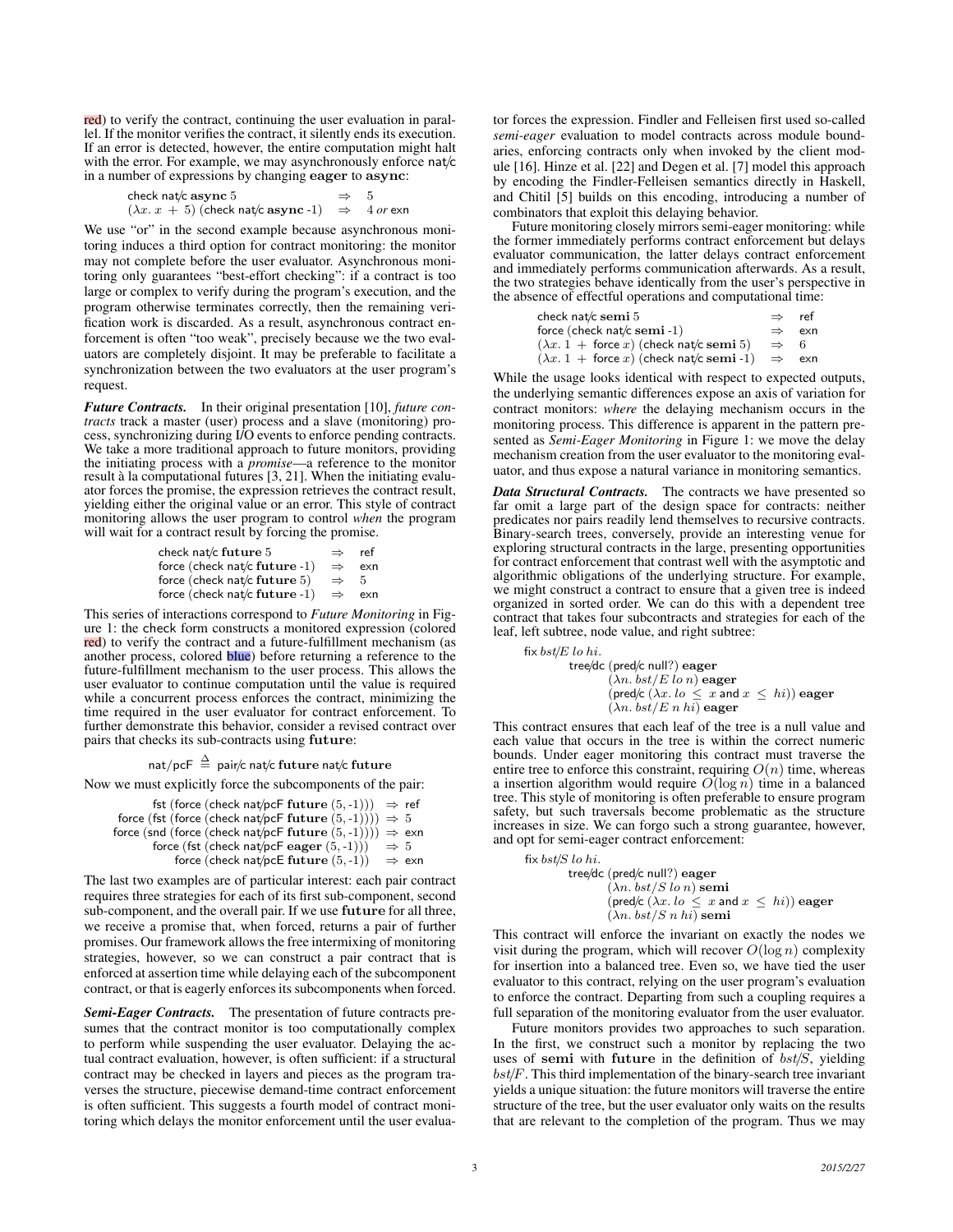complete the user evaluator's computation without enforcing the invariant over the entire tree.

Alternatively, we might enforce  $bst/E$  concurrently under the future strategy, demanding the promise at the end of the entire user program. This will allow us to continue with a computation, verifying the contract concurrently and retrieving the final result at the last possible moment. This last alternative for future monitoring may also be constructed with asynchronous monitoring: the monitor will traverse the entire tree and enforce the contract, reporting an error only if and when it is detected.

*Function Contracts.* Monitoring a function contract verifies contracts on a function's input and output values. Like a pair contract, a function contract consists of two sub-contracts and their associated strategies: the first contract, or *pre-condition*, is enforced on function inputs, and the second contract, or *post-condition*, is asserted on the result of the function application. These contracts are constructed with the function contract combinator func/c:

> fnat/cE  $\triangleq$  func/c nat/c eager nat/c eager fnat/cS  $\triangleq$  func/c nat/c semi nat/c semi

Function contracts deviate from pair contracts in one important way: while it was possible to write eager pair contracts that might produce inefficiency or diverge, the equivalent approach for function contracts is untenable. For any infinite set of valid inputs or outputs, such as the natural numbers, it is generally impossible to traverse the entire domain and codomain of a procedure to ensure that each adheres to the pre- and post-condition.

To this end, functional contract enforcement postpones the preand post-condition contracts until the function's precise input is available. This delay manifests as a secondary  $\lambda$ -abstraction around the monitored procedure, and thus while a function contract may be monitored under any strategy, that overall strategy only determines *when* the wrapped procedure is constructed [4]. (The literature suggests an alternative method for checking function contracts through statistical verification [12, 14], which we discuss in Sec. 8.) We define two monitored procedures using the contracts above:

$$
\begin{array}{ccc}\n\mathsf{sub1/mE} & \stackrel{\Delta}{=} & \mathsf{check\,fnat}/\mathsf{cE\,eager\,}(\lambda x.\,x-1) \\
\mathsf{sub1/mS} & \stackrel{\Delta}{=} & \mathsf{check\,fnat}/\mathsf{cS\,eager\,}(\lambda x.\,\mathsf{force}\,x-1)\n\end{array}
$$

We use eager in both cases to avoid delaying the construction of the wrapped procedure. Applications proceed as follows:

| $sub1/mE 5 \Rightarrow 4$    | $(cf_1)$           | sub $1/mS5$                         | $\Rightarrow$ ref | $(sf_1)$ |
|------------------------------|--------------------|-------------------------------------|-------------------|----------|
| sub1/mE -1 $\Rightarrow$ exn | (cf <sub>2</sub> ) | $sub1/mS -1$                        | $\Rightarrow$ exn | $(sf_2)$ |
| sub1/mE $0 \Rightarrow$ exn  | (cf <sub>3</sub> ) | sub1/mS <sub>0</sub>                | $\Rightarrow$ ref | $(sf_3)$ |
|                              |                    | force (sub1/mS 0) $\Rightarrow$ exn |                   | $(sf_4)$ |

The first three examples are as expected: no contract is violated in the first, the pre-condition is violated in the second, and the post-condition is violated in the third. The semi-eager examples are more intricate: example  $(sf_1)$  behaves as expected, returning a reference that will yield 4 when forced, example  $(s f_2)$  produces an exception when the value monitored by the pre-condition is forced in the body of the function, and examples  $(s f_3)$  and  $(s f_4)$  indicate that the post-condition result must be demanded before usage.

*The Many-Strategy Approach.* Unfortunately, none of these approaches provide a single "silver bullet" solution to contract monitoring. While Degen et al. [7] conclude that "faithfulness is better than laziness", we assert that each strategy is an ideal fit in a number of situations, and so fixing the contract evaluator with a single strategy is a poor fit for programmer flexibility.

Furthermore, there is evidence that some useful contracts cannot be expressed with any of the strategies or combinators we have introduces so far [18]. For example, consider checking the fullness of a binary search tree, which ensures that a tree of height  $n$  has  $2<sup>n</sup>$  nodes. This property is easy to verify by traversing the tree, but it poses subtle issues for contract monitoring strategies. We

would like to check as much of the tree as possible without forcing additional evaluation, but the *contract* requires traversal and thus we require some mechanism to back-propagate values to waiting contracts as the tree is explored.

As we will see in Sec. 7.2, asynchronous and semi-eager strategies combined with communication allow us to write this backpropagation mechanism, arranging a series of callbacks to verify the tree is full. This contract requires careful construction, but it will allow us to signal an error after we have traversed any unbalanced part of the subtree to its leaves.

The contracts we have examined thus far are all built from the same primitive effects: exceptions, concurrent processes with communication, and delaying and forcing mechanisms. In the next sections we will outline a core calculus with these operations and demonstrate how to construct general, generic, and strategyagnostic monitoring mechanisms from them.

# 3. An Concurrent Calculus for Contracts

Having demonstrated the core ideas of this new approach to contract monitoring, we turn our attention toward formalizing these features in  $\lambda_{\text{CC}}$ , the calculus of concurrent contracts. This calculus combines several standard features, including pure  $\lambda$ -expressions, exceptions, delay and force primitives, and a process model inspired by Concurrent ML [24, 29, 30]. The pure  $\lambda$ -calculus portion of the calculus includes several common forms (the unshaded portion of Figure 3), including if, case, pairs, and recursive bindings.Each of the additional language layers provides a separate level of abstraction in  $\lambda_{\text{CC}}$  aimed at a distinct class of clients:

- The  $\lambda$ -calculus with check, raise, strategies s, blame  $B$ , and force (but not delay), appearing as "white" and red in Figure 3. This language fragment provides a framework for user programs that wish to enforce contracts and interact with delayed contract values. Contract writers also use this calculus to construct contracts and contract combinators that naturally adhere to the standard notions of value propagation for contracts. All of the contract combinators used in Sec. 2 and defined in Figure 6 are written in this language. Furthermore, we track blame following Dimoulas et al. [11]: each blame object contains three strings, indicating the contract, positive, and negative parties.
- The  $\lambda$ -calculus with the above features and synchronous process facilities chan, read, and write, including the white, red, and purple portions of Figure 3. These primitives allow contract writers to interact with the contract runtime to craft additional patterns of communication between monitoring evaluators to recover new—and sometimes improved—contract evaluation patterns. These three forms are colored purple to indicate their dual nature as contract writing facilities and underlying semantic specification. The only style of contract where we have found this necessary was described in the previous section, using  $\lambda_{\text{CC}}$ 's built-in communication facilities to construct contracts in a recursive, dependent structural contract. We show how to express this style of contract in our Racket implementation in Sec. 7.
- The full calculus, including everything in Figure 3 (the white, red, purple, and blue portions), adds the additional features to complete the semantic model of contract monitoring in terms of processes. These effects along with answers  $a$ , channel names  $\iota$ , the special *delay reference* form (Sec. 3.2), process pools  $\mathcal{P}$ , process tags  $\mathcal T$ , channel maps  $\mathcal K$ , evaluation contexts  $\mathcal E$ , and process contexts  $C$ , provide a basis for the implementation of check, force, and delay. Furthermore, this calculus serves as a semantic specification for the runtime evaluation of contract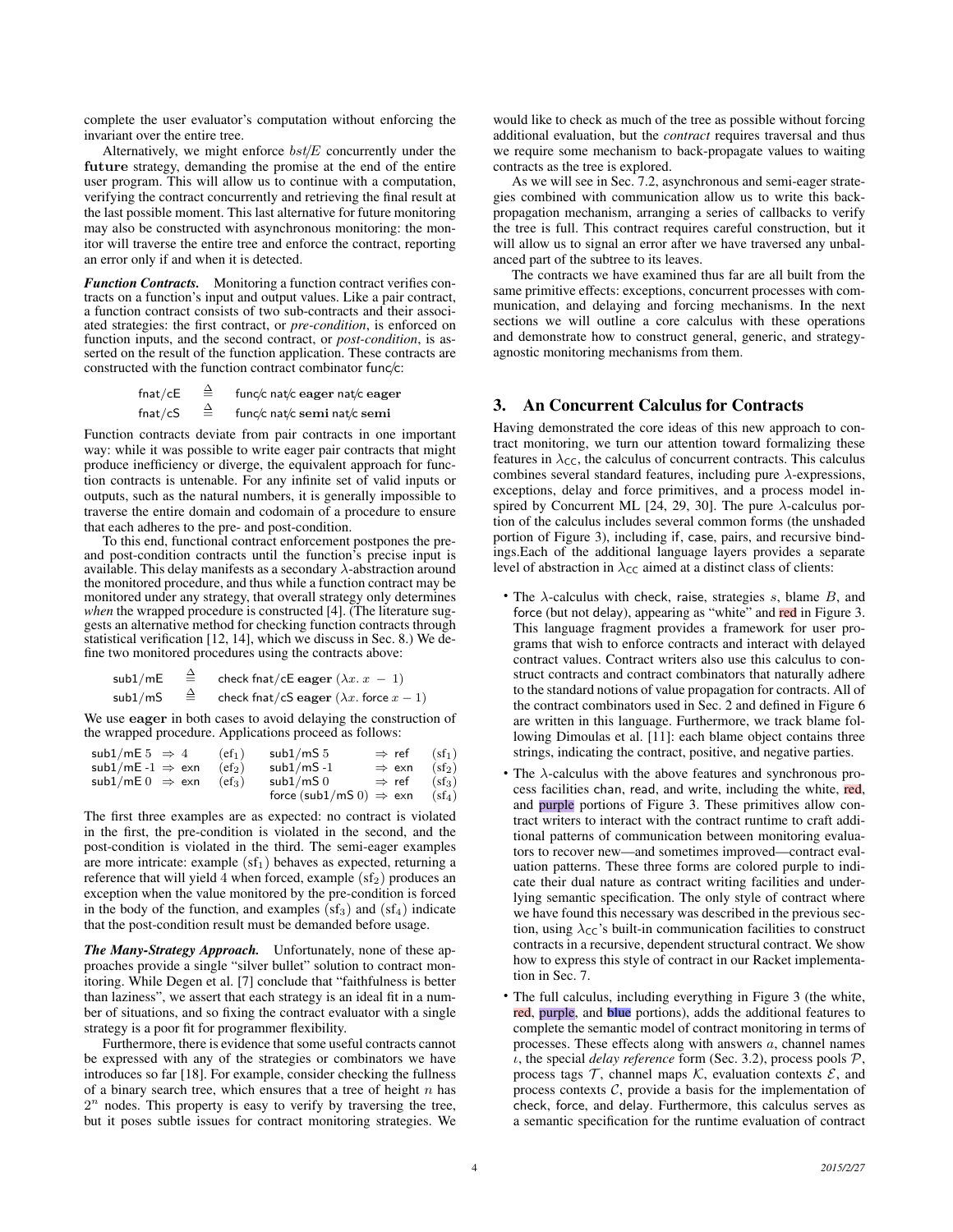| $\epsilon$        |        | $:= x   v   ee   fix f x.e   if e then e else e   (e, e)$                                                                                                                      |
|-------------------|--------|--------------------------------------------------------------------------------------------------------------------------------------------------------------------------------|
|                   |        | unop $e \mid \text{binop} \ e \mid \text{case} \ (e; \text{ inl } x \geq e; \text{ inr } x \geq e)$                                                                            |
|                   |        | $injl$   $injr$                                                                                                                                                                |
|                   |        | check $e \, s \, e \, B$   force $e$   raise $e$                                                                                                                               |
|                   |        | read $e \, \mid \,$ chan $e \, \mid \,$ write $e \, e$                                                                                                                         |
|                   |        | spawn $\mathcal{T} e \perp$ delay $e \perp$ catch $e e$                                                                                                                        |
| S                 | $:=$   | eager   semi   future   async   $\cdots$                                                                                                                                       |
|                   | $B$ := | (str, str, str)                                                                                                                                                                |
| $\boldsymbol{v}$  |        | $\begin{array}{cc} \mathbf{u} & = & \lambda x. e \mid \mathsf{true} \mid \mathsf{false} \mid \mathsf{inl} \, v \mid \mathsf{inr} \, v \mid (v, v) \end{array}$                 |
|                   |        | unit $\mid n \mid str$                                                                                                                                                         |
|                   |        | $\iota$ dref <sub><math>i_1,i_2</math></sub>                                                                                                                                   |
|                   |        |                                                                                                                                                                                |
|                   |        | $\mathcal{E}$ $\equiv$ $\Box$ $\in$ $\mathcal{E}$ $\in$ $\mathcal{E}$ $\in$ $\mathcal{E}$ if $\mathcal{E}$ then $e$ else $e$ $\mid$ $(\mathcal{E},e)$ $\mid$ $(v,\mathcal{E})$ |
|                   |        | unop $\mathcal{E}$   binop $\mathcal{E}$ e   binop v $\mathcal{E}$                                                                                                             |
|                   |        | case $(\mathcal{E}; \text{ in}   x \ge e; \text{ in} r \ x \ge e)$   injl $\mathcal{E}$   injr $\mathcal{E}$                                                                   |
|                   |        |                                                                                                                                                                                |
|                   |        | check $\Box$ s e B   force $\mathcal{E}$   raise $\mathcal{E}$                                                                                                                 |
|                   |        | write $\mathcal{E} e$   write $v \mathcal{E}$   read $\mathcal{E}$                                                                                                             |
|                   |        | spawn $\mathcal{T}\mathcal{E}$   catch $\mathcal{E}e$   catch $v\mathcal{E}$                                                                                                   |
|                   |        |                                                                                                                                                                                |
| $\overline{a}$    |        | $:= v  $ raise $v$                                                                                                                                                             |
|                   |        | $\mathcal{P}$ $:=$ $\mathcal{P} + \mathcal{P}$ $\vert \langle n, \mathcal{T} \vert e \rangle$ done a                                                                           |
|                   |        | $\mathcal{T} := U \mid M \mid A$                                                                                                                                               |
| $\mathcal K$      |        | $:= \{ \iota_0, , \iota_n \}$                                                                                                                                                  |
| $\mathcal{C}_{0}$ |        |                                                                                                                                                                                |
|                   |        | $:= \Box   \langle n, \mathcal{T}   \mathcal{E} \rangle   \mathcal{C} + \mathcal{P}$                                                                                           |

**Figure 2.** Syntax of  $\lambda_{\text{CC}}$ .

monitors, giving an account of the underlying operations of contracts, and it is not intended for use in user programs.

#### 3.1 Core Features

We have already introduced the core user language (colored white and red) with canonical  $\lambda$ -calculus forms<sup>2</sup> through a series of examples, and thus we now focus on the remaining pieces of  $\lambda_{\text{CC}}$ : exceptions, processes, check, delay, and force. Exceptions are standard, and each of check, force, and delay are implemented in terms of processes. Therefore we briefly explain exceptions and focus on the concurrent aspects of  $\lambda_{\text{CC}}$ , postponing delay and force until Sec. 3.2. The check form is described in Sec. 4, where we provide the semantics for each of eager, async, future, and semi monitoring in terms of the underlying process calculus and delay. In the remainder of the paper we use  $\rightarrow$  for a single *local* evaluation rule and  $\mapsto$  for a top-level evaluation step.

*Exceptions* We include the standard exception mechanisms raise and catch to report and handle contract violations. The last three rules in Figure  $\overline{3}$  illustrate their behavior. The catch  $h e$  form installs a handler  $h$  during the evaluation of  $e$ . If that evaluation terminates with a value  $v$ , the handler is discarded and the entire form evaluates to v. Otherwise the evaluation of e may raise an exception value  $v'$ , in which case the intermediate contexts are discarded until either the exception reaches the top level or encounters the closest handler. In the latter case, the handler h is invoked on  $v'$ .

*Processes and Process Calculus* Runtime configurations in  $\lambda_{\text{CC}}$ , written  $K; P$ , consist of a collection of channels  $\hat{K}$  that scope over concurrent processes  $P$ . The set of channels  $K$  grows over the course of evaluation as new channels are constructed for communication with chan. The syntax distinguishes three kinds of processes:  $\langle n, \mathcal{T} | e \rangle$  represents an individual process made up of a unique process numerical identifier n, a process tag  $\mathcal T$ , explained below and a  $\lambda$ -expression  $e$ ; done  $a$ , a halt state which indicates that the computation has terminated with an answer a; and  $P + P$ 

*Process Evaluation Rules*

$$
\frac{e \mapsto e'}{\mathcal{K}; \mathcal{P} + \langle n, \mathcal{T} | e \rangle \Rightarrow \mathcal{K}; \mathcal{P} + \langle n, \mathcal{T} | e' \rangle}
$$
 (STEP)

$$
\frac{n' \notin \mathcal{C}[\text{spawn } \mathcal{T}' \ e]}{\mathcal{K}; \mathcal{C}[\text{spawn } \mathcal{T}' \ e] \Rightarrow \mathcal{K}; \mathcal{C}[\text{unit}] + \langle n', \mathcal{T}' \ | \ e \rangle}
$$
(SPAWN)

$$
\frac{\iota \notin \mathcal{K}}{\mathcal{K}; \mathcal{C}[\text{chan } v] \Rightarrow \mathcal{K} \cup \{\iota\}; \mathcal{C}[v \iota]}
$$
 (CHANNEL)

$$
\frac{\iota \in \mathcal{K}}{\mathcal{K}; \mathcal{C}[\text{read } \iota] + \mathcal{C}'[\text{write } \iota \ v]} \Rightarrow \mathcal{K}; \mathcal{C}[v] + \mathcal{C}'[\text{unit}]
$$
 (SYNC)

 $\overline{\mathcal{K}}$ ;  $\langle n, U | a \rangle + \mathcal{P}_A \Rightarrow \mathcal{K}$ ; done a (TERM1)

$$
\overline{\mathcal{K}}; \langle n, M | v \rangle + \mathcal{P} \Rightarrow \mathcal{K}; \mathcal{P}
$$
\n(TERM2)

$$
\overline{\mathcal{K}; \langle n, A | v \rangle + \mathcal{P} \Rightarrow \mathcal{K}; \mathcal{P}}
$$
 (TERM3)

$$
\overline{\mathcal{K}}; \langle n, \mathsf{A} | \text{raise } v \rangle + \mathcal{P} \Rightarrow \mathcal{K}; \text{done (raise } v \rangle \tag{TERM4}
$$

*Exception Evaluation Rules*

| catch $h\ \Box \notin \mathcal{E}$ |                                                                                                                   |
|------------------------------------|-------------------------------------------------------------------------------------------------------------------|
|                                    | $\mathcal{E}$ [raise $v' \rightarrow$ raise $v'$ catch $h v \rightarrow v$ catch $h$ (raise $v' \rightarrow h v'$ |

Figure 3. Small-step semantics for the effectful forms of  $\lambda_{\text{CC}}$ .

is the concurrent computation of processes (or collections of processes). Process contexts  $C$  decompose process configurations.

The remaining semantics in Figure 3 formalizes the behavior of processes. We use  $\Rightarrow$  to rewrite process configurations, where  $\Rightarrow$ is non-deterministic in the result depending on scheduling choices. The rules implicitly identify configurations that differ in the names of bound variables or in the order or grouping of processes.

The first rule, STEP, describes internal steps taken during process evaluation: if the process body can take a top-level step  $e \mapsto$ e', then the process may take an internal step under the  $\Rightarrow$  relation. The next four evaluation rules describe the possible termination conditions for a process configuration. The second rule, SPAWN, describes process creation. We require two arguments to spawn a process: a process tag  $T$ , signifying the nature of the process, and an expression e to evaluate in the new process. In a well-formed configuration, there is exactly one process tagged U which represents the "main" computation. Configurations may include any number of monitoring processes, tagged M, as well as asynchronous processes, tagged A. Spawning a new process allocates a unique process identification number, adds the process to the configuration, the original process receives unit, and evaluation proceeds.

The third rule, CHANNEL, creates new channels for synchronous process communication. This form takes a procedure as input and creates a new channel  $\iota$ , adds it to  $K$ , and provides the new channel as input to the procedure. The fourth rule, SYNC, describes synchronous communication: if the program configuration includes a process ready to write a value across a channel and

<sup>2</sup> The semantic relations for these forms are standard and thus omitted.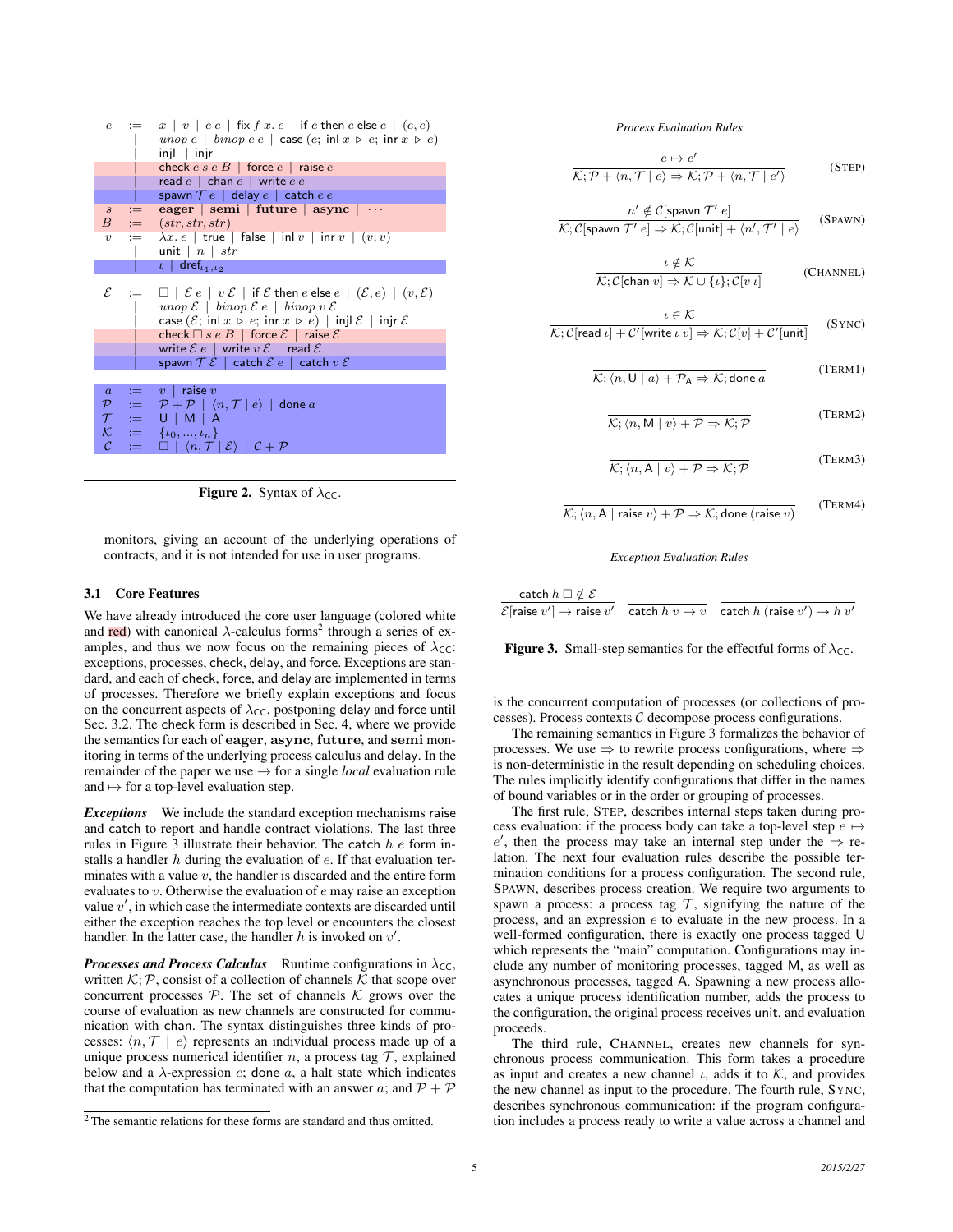|                                                               | $\mathsf{catchM} \overset{\Delta}{=} \lambda x \ f.$ $\mathsf{case}\ (x;\ \mathsf{inl}\ y \mathrel{\triangleright} f\ y;\ \mathsf{inr}\ y \mathrel{\triangleright} \mathsf{raise}\ y) \quad\mathsf{resp} / \mathsf{D} \overset{\Delta}{=} \ \mathsf{fix}\ \mathsf{rep} / \mathsf{D}\ i_1\ i_2\ x.$ $\mathsf{seq}\ (\mathsf{read}\ i_1)\ (\mathsf{write}\ i_2\ x)\ (\mathsf{rep} / \mathsf{D}\ i_1\ i_2\ x)$ |
|---------------------------------------------------------------|-------------------------------------------------------------------------------------------------------------------------------------------------------------------------------------------------------------------------------------------------------------------------------------------------------------------------------------------------------------------------------------------------------------|
| $v \neq$ dref $_{\iota_1,\iota_2}$<br>force $v \rightarrow v$ | force $(\text{dref}_{i_1,i_2}) \rightarrow \text{seq}$ (write $i_1$ unit) (catchM (read $i_2$ ) id)                                                                                                                                                                                                                                                                                                         |

delay  $e\to$  chan  $(\lambda i_1\; i_2.$  seq (spawn A (seq (read  $i_1)$  (let  $x=$  catch injr  $\;$  (injl  $\;e)$  in seq (write  $i_2\; x)$  (rep/D  $i_1\; i_2\; x))))$  dre $f_{i_1,i_2)}$ 



another ready read from the same channel, these two processes can simultaneously perform the communication step.

The termination behavior of a process is dictated by its *tag*, U, M, or A, described by TERM1–TERM4 in Figure 3. If a process configuration consists solely of a finished user process and asynchronous processes, the configuration may halt nondeterministically with the result of the user process. If any of the asynchronous processes has detected a contract violation, the configuration may also non-deterministically terminate with that contract violation. If a monitoring process halts with an error due to a malformed expression, the entire configuration becomes stuck.

#### 3.2 Delay and Force

Some contract monitoring strategies (e.g., semi-eager and future) require fine-grained interaction with the user evaluator in the callby-value calculus to delay the evaluation of code fragments. One way to express such interactions would be to require user expressions to provide synchronization hooks for the monitoring thread. Taken to its logical extreme, this approach would reduce to manually implementing the call-by-value, call-by-name, and call-byneed  $\lambda$ -calculi [31]. These encodings would allow any pattern of interaction between the user evaluator and the monitor, but they would come at a heavy price: *every* λ-expression would be expressed as a process and each application would encode the desired behavior as a pattern of communication between the procedure and argument processes. The pure  $\lambda$ -calculus sublanguage would evaporate, yielding a process-based calculus.

This extreme approach is incompatible with our goals of explaining, integrating, and implementing existing contract systems into existing languages with our approach. Even a less-extreme approach would require intrusive changes to add synchronous behavior in the user program. Instead we add delay and force facilities to provide "enough" control over the critical portions of evaluation without requiring substantial modification to user programs. Monitoring strategies can use delay to suspend the evaluation of  $\lambda$ expressions, and user programs must explicitly use force to evaluate these suspended expressions. As we illustrate in Sec. 7, wherein we introduce our Racket implementation and use it to write several contracts, these occurrences of force are not overly intrusive. Furthermore, force may be removed if the language has sufficient support to automatically force values during runtime [21].

The need for force seems to imply greater inconvenience for programmers, compared to existing contract systems which allow the result of contract monitoring to be used directly. However, this seeming convenience relies in most cases (such as contract systems for Racket or Haskell) on only allowing strategies which fit precisely with the underlying language evaluation semantics. Instead, we allow programmers to choose between strategies without requiring changes to the underlying evaluation semantics. Only when there is a mismatch between the monitoring strategy and the evaluation, as in a call-by-value language with semi monitoring, is manual control over evaluation with force needed. Dimoulas et al. [10] present a call-by-value calculus with future monitoring *without* delay and force, but only ever execute

flat predicate contracts in parallel. Furthermore, they manually add synchronization—equivalent to force—at effect points. They suggest that this could be implicitly performed by the runtime system, just as implicit forcing could be added.

While integral to the inner workings of semi and future, delay and force are straightforward to define with the communication and process facilities in  $\lambda_{\text{CC}}$  (Figure 4). To evaluate delay e, we construct a pair of new channels  $\iota_1$  and  $\iota_2$  and a new process that performs a blocking read on  $\iota_1$ . The process that invoked delay receives a *delay reference*, a tagged pair which contains  $\iota_1$  and  $\iota_2$ and represents the delayed expression.

The force operation follows: when force is invoked on a delay reference, the forcing process writes unit to  $\iota_1$  and immediately reads from  $\iota_2$ . The secondary process reads from  $\iota_1$  as a triggering mechanism before evaluating e—catching any errors—and writing the resulting value to  $\iota_2$ . This process finally replicates itself via rep/D, ensuring further forces of the same delay reference produces the same value. The forcing process receives an injected value and invokes catchM, defined in Figure 4, on it. The catchM definition works as follows: if the forcing process receives a value, we unwrap the value and return it; if the forcing process receives an exception, we re-raise the exception at the forcing site. This recovers the standard approach to encoding delay and force.

Finally, applying force to any value which is not a delayreference returns the value unchanged. This operation is a matter of programmer convenience: any program that may interact with a monitored value can freely force the necessary expressions and thus the same procedure will work under eager or delayed monitoring.

## 4. Contract Monitoring with Processes

We now construct the monitoring behaviors characterized in Sec. 2, presenting the underlying semantics for check to describe the many-strategy monitoring system for  $\lambda_{\text{CC}}$ . This semantic model, presented in Figure 5, explicitly encodes each monitoring strategy as a pattern of process communication, illustrating their subtle and precise differences.

*Eager Monitors.* The eager approach to contract monitoring closely matches the CPCF calculus described by Dimoulas et al. [11], Findler and Felleisen [16], where every contract is checked at assertion time. These checks are modeled as immediate interactions between processes, as presented in Figure 1. Consider a further diagram where the monitor produces an error:



This behavior is encoded via the process effect operators in  $\lambda_{\text{CC}}$  in the eager definition of check (see Figure 5). To demonstrate this interaction, consider the running example of enforcing the contract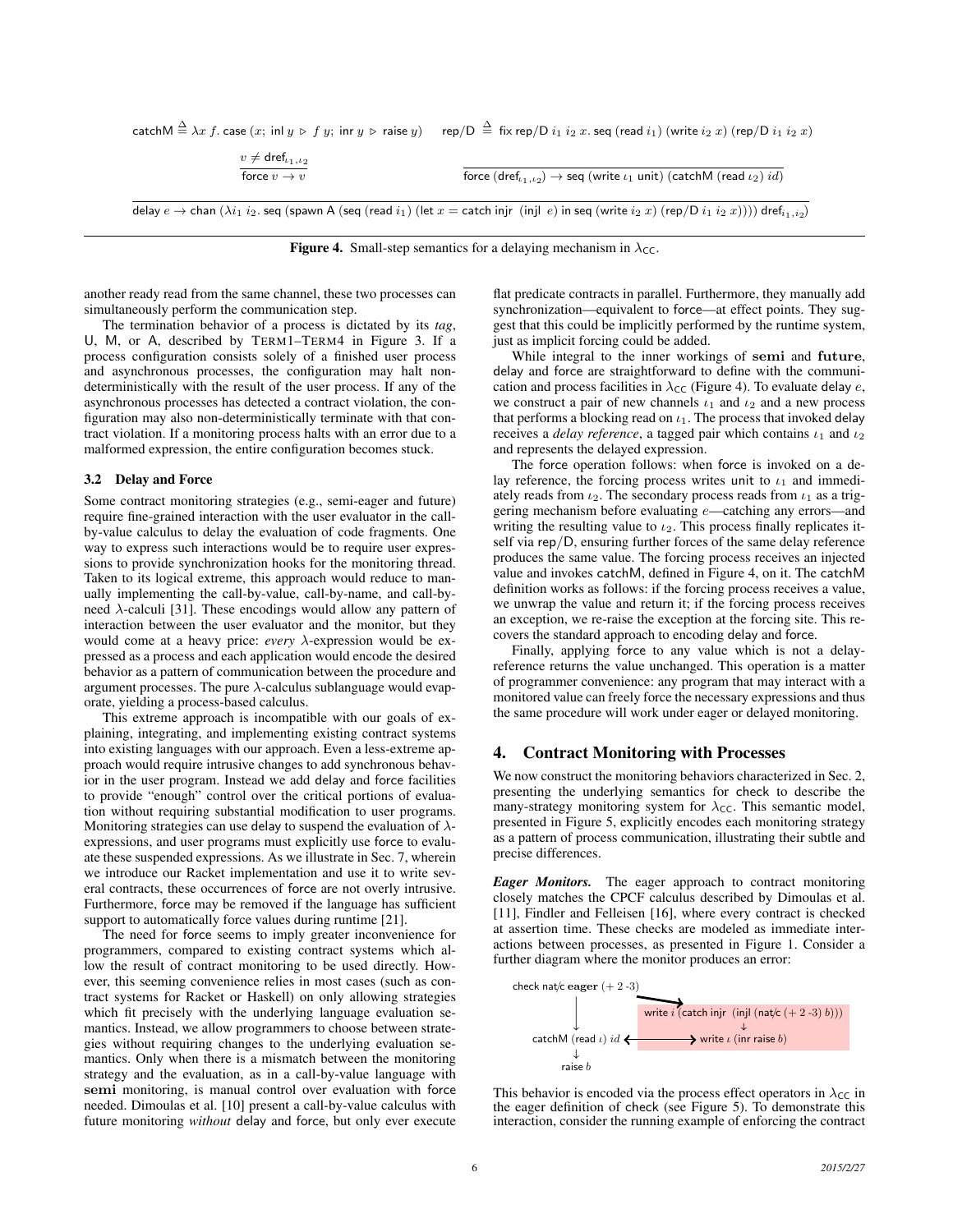```
check c eager e b \to \text{chan}(\lambda i) seq (spawn M (write i (catch injr (injl (e e b))))) (catchM (read i) id))<br>check c future e b \to \text{chan}(\lambda i) seq (spawn M (write i (catch injr (injl (e e b))))) (delay (catchM (read i) id)))
check c future e b \rightarrow chan \lambda i. seq (spawn M (write i) (catch injr (injl
check c semi e b \rightarrow chan (\lambda i. seq (spawn M (write i (catch injr (injl (delay (ce b)))))) (catchM (read i) id))
check c async e b \rightarrow seq (spawn A (c e b))
```
**Figure 5.** Small-step semantics for the contract monitoring mechanism in  $\lambda_{\text{CC}}$ .

nat/ $c^3$ :

```
\langle 0, \mathsf{U} \mid check nat/c eager v b)
             \Rightarrow * \langle 0, U | catchM (read ι) id \rangle+\langle 1, M | write \iota (catch injr (injl (nat/c v b))))
When v := 5, the computation proceeds as:
          \Rightarrow^* \langle 0, U | catchM (read ι) id \rangle + \langle 1, M | write ι (inl 5))
```
 $\Rightarrow^*$   $\langle 0, U \vert$  catchM (inl 5)  $id$  $\Rightarrow^*$  (0, U | 5)

When  $v := -1$ , the computation proceeds as:

 $\Rightarrow^* \langle 0, U \vert$  catchM (read *ι*)  $id \rangle +\langle 1, M \vert$  write *ι* (inr *b*))  $\Rightarrow$  \* (0, U | catchM (inr b) id)  $\Rightarrow^* \langle 0, \mathsf{U} \mid \mathsf{raise}\, 6 \rangle$ 

Here check immediately constructs the communication channel  $\iota$  and the monitoring process. The initiating process performs a blocking read across  $\iota$  while the monitoring process checks the contract with the monitored value. The result of the contract is handled by injecting values to the left and exceptions to the right before writing them to the initiating process. Finally, the initiating evaluator processes the result with catchM, continuing with the value or re-throwing the exception.

*Asynchronous Monitors.* The asynchronous approach to contract monitoring consists of stand-alone monitors that perform "best-effort" checking: if the monitor is not finished when the user program is complete, then the entire program produces the userprogram answer and discards the incomplete monitor, as presented in Figure 1. Consider a further diagram where the monitor produces an error:



With explicit processes, this monitoring strategy is straightforward, as implemented in Figure 5. When invoked, check spawns an asynchronous process to perform the check; there is no additional synchronization except for possible termination of the configuration in the event of an error. When the monitor is complete, the asynchronous process terminates with either a value  $v$  or an exception raise  $v$ . This lack of synchronization can produce non-deterministic results for asynchronous monitoring:

```
\emptyset; \langle 0, U | id (check nat/c async -1 b))
\Rightarrow^* {\iota}; \langle 0, U | id -1 \rangle + \langle 1, A | (nat/c -1 b) \rangle\Rightarrow \{i\}; \langle 0, U \mid -1 \rangle + \langle 1, A \mid (nat/c -1 b) \rangle\Rightarrow^* {\hat{\{i\}}}; done -1
\Rightarrow^* {\iota}; (0, U | id -1) + (1, A | (nat/c -1 b))\Rightarrow * {\iota}; \langle 0, U | \cdots \rangle +\langle 1, A | raise b \rangle\Rightarrow {i}; (1, A | raise b)
\Rightarrow^* \{\iota\}; done (raise b)
```
Even with this potential non-determinism, asynchronous contracts can provide a reasonable alternative to completely verifying contracts over large structures.

*Future Monitors.* Originally posed by Dimoulas et al. [10], future contracts check contracts concurrently during program execution, synchronizing only when necessary for the program to continue. Dimoulas et al. [10] perform this synchronization at all program side effects; we instead synchronize when the value is demanded. The implementation of future monitoring follows eager monitoring, but delays the receipt of the resulting value until it is needed (Figure 5). The consumer of the contracted value can force the future at any time, at which point the blocking nature of read will halt the current process until contract checking is complete. Returning to our example, evaluation proceeds as follows:

|  | 1. $\langle 0, U  $ force (check nat/c future 5 b))                                                                                                  |
|--|------------------------------------------------------------------------------------------------------------------------------------------------------|
|  | $2. \Rightarrow^* \langle 0, U  $ force (delay (catchM (read <i>l</i> ) <i>id</i> )))+                                                               |
|  | $\langle 1, M \mid$ write $\iota$ (catch injr (injl (nat/c 5 b)))                                                                                    |
|  | $3. \Rightarrow^* (0, U \mid$ force dref $_{i_2, i_3}$ +                                                                                             |
|  | $\langle 1, M \mid$ write $\iota$ (catch injr (injl 5))) + $\langle 2, A \mid \cdots \rangle$                                                        |
|  | $4. \Rightarrow^* (0, U \mid \text{catchM}$ (read $\iota_3$ ) $id$ ) +                                                                               |
|  | $\langle 1, M \mid \text{write } \iota \text{ (inl 5)} \rangle + \langle 2, A \mid \cdots \text{ read } \iota \cdots \rangle$                        |
|  | $5. \Rightarrow^* \langle 0, U \vert$ catchM (read $\iota_3 \rangle id \rangle + \langle 2, A \vert \cdots$ write $\iota_3$ (in $5 \rangle \cdots$ ) |
|  | 6. $\Rightarrow^*$ $\langle 0, U   5 \rangle + \langle 2, A   \cdots \rangle$                                                                        |

The derivation corresponds to the enforcement process presented in *Future Monitoring* in Figure 1: the check form constructs two new processes, colored red and blue, that collectively provide the monitoring future. The third, fourth, and fifth steps correspond to the synchronizations that take place in Figure 1, first between the user and delay processes, then the monitor and delay processes, and finally the user and delay processes again. The derivation ends with the monitoring process removed from the configuration and the user process continuing with the monitor result.

*Semi-Eager Monitoring.* Semi-eager monitoring [5–8, 22] delays contract checking until the checked value is demanded, an approach that appears naturally when Findler-Felleisen-style are recreated in lazy languages such as Haskell [5, 7, 22]. The implementation of semi-eager monitoring mirrors future monitoring, except that the contract expression is delayed instead of the user consumption form (Figure 5). Returning again to our example, evaluation proceeds as follows:

|  | $(0, U  $ force (check nat/c semi 5 b))                                                                                          |
|--|----------------------------------------------------------------------------------------------------------------------------------|
|  | $\Rightarrow^*$ $\langle 0, U  $ force (catchM (read <i>l</i> ) <i>id</i> ))+                                                    |
|  | $\langle 1, M  $ write $\iota$ (catch injr (injl (delay (nat/c $5 b))))$ )                                                       |
|  | $\Rightarrow^*$ $\langle 0, U  $ force (catchM (read $\iota$ ) $id$ ) +                                                          |
|  | $\langle 1, M \mid \text{write } \iota \text{ dref}_{\iota_2, \iota_3} \rangle + \langle 2, A \mid \cdots \rangle$               |
|  | $\Rightarrow^*$ $\langle 0, U  $ force dref $_{i_2, i_3} \rangle + \langle 2, A  $ seq (read $i_1   \cdots \rangle$              |
|  | $\Rightarrow^*$ $\langle 0, U  $ catchM (read $\iota_2$ ) $id$ )+                                                                |
|  | $\langle 2, A \rangle$ let $x =$ catch injr (injl (nat/c 5 b)) in $\cdots$ )                                                     |
|  | $\Rightarrow^*$ $\langle 0, U  $ catchM (read $\iota_2$ ) $id$ )+                                                                |
|  | $\langle 2, A \mid \text{seq} \text{ (write } \iota_2 \text{ (inl 5)}) \text{ (rep/D } \iota_1 \iota_2 \text{ (inl 5)}) \rangle$ |
|  | $\Rightarrow^* \langle 0, U   5 \rangle + \langle 1, A   rep/D \iota_1 \iota_2 \text{ (inl 5)} \rangle$                          |

When the resultant delay reference is forced, the initiating process signals the delay reference to perform the monitoring operation. The delay reference process returns the result of the contract enforcement via the correct injection, facilitating communication between the user evaluator and the delayed monitor.

#### 5. Contract Combinators

As we have seen, a contract is a procedure that accepts a value and a blame record and produces a checked version of the value (see also Figure 7), raising the appropriate exception on failure. In a higher-order language, we can abstract over these contracts, pro-

 $3$  We elide  $K$  in our examples for simplicity of presentation.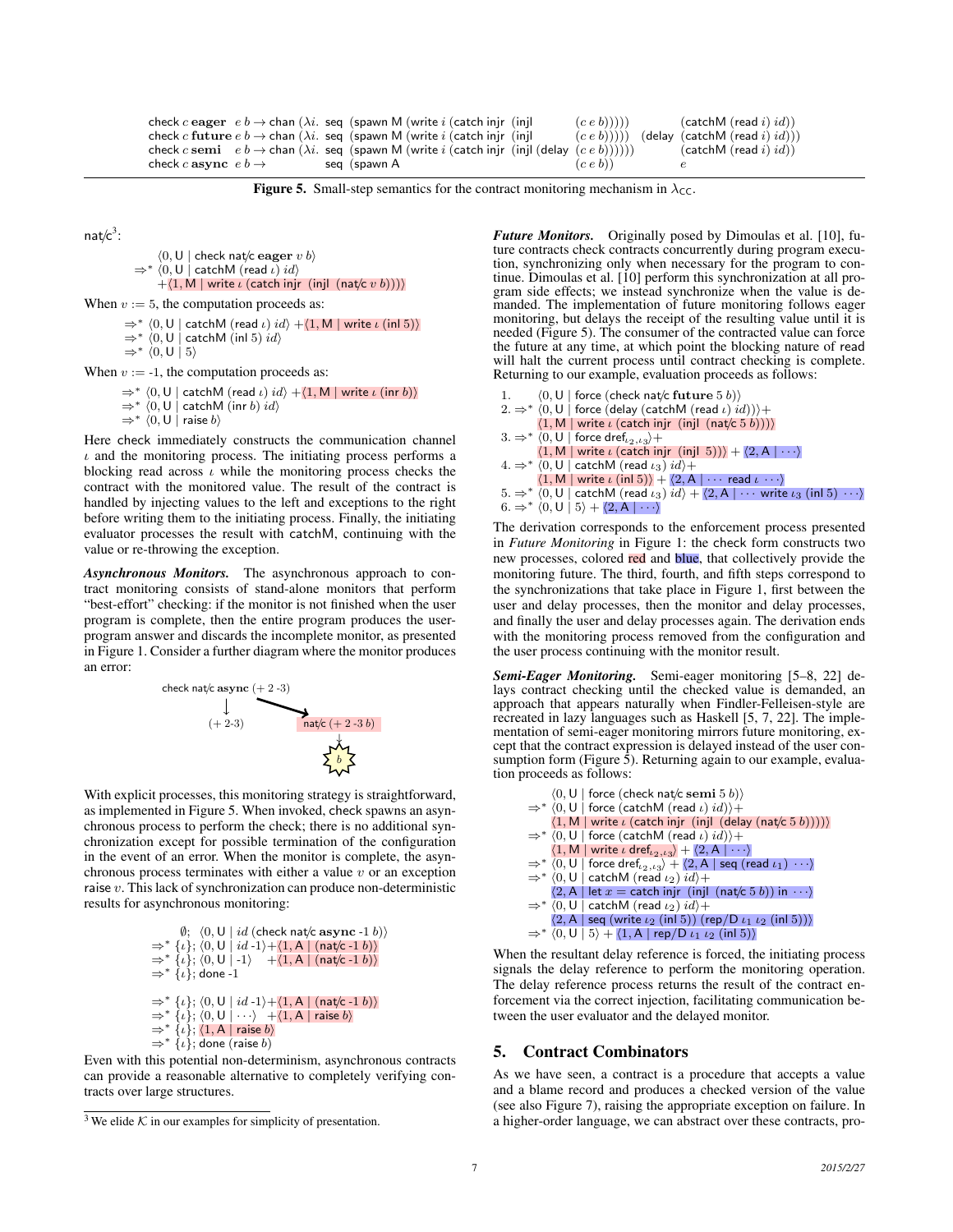|  | pred/c $\stackrel{\Delta}{=}$ $\lambda c. \lambda x b.$ if c x then x else raise b                                           |
|--|------------------------------------------------------------------------------------------------------------------------------|
|  | pair/c $\triangleq \lambda c_1 s_1 c_2 s_2$ .<br>$\lambda p b$ . (check $c_1 s_1$ (fst p) b, check $c_2 s_2$ (snd p) b)      |
|  | func/c $\triangleq \lambda c_1 s_1 c_2 s_2$ .<br>$\lambda f b. \lambda x.$ check $c_2 s_2$ (f (check $c_1 s_1 x$ (inv b))) b |
|  | func/dc $\stackrel{\Delta}{=}$ $\lambda c_1 s_1 g s_2$ .<br>$\lambda f b$ .                                                  |
|  | $\lambda x$ . check $(g$ (check $c_1$ $s_1$ $x$ (ind $b$ ))) $s_2$<br>$(f$ (check $c_1 s_1 x$ (inv b))) $b$                  |

**Figure 6.** Contract combinators for  $\lambda_{\text{CC}}$ .

ducing a library of *contract combinators* written with check in  $\lambda_{\text{CC}}$ . Remarkably,  $\lambda_{\text{CC}}$  contracts look syntactically similar, since these abstractions do not need to interact with the low-level communication semantics of check. The simplest contract combinator, pred/c, simply checks a predicate on the monitored value. More sophisticated contract combinators (see Figure 6) reuse the check form to enforce subcontracts on subcomponents of their input.

*Predicate Contracts.* Predicate contracts, constructed with pred/c, follow directly from our previous description. The combinator  $pred/c$  takes a predicate c as input and produces a contract that expects a value  $x$  and blame tuple b as input. When this procedure is invoked, we evaluate the expression

#### if  $c x$  then  $x$  else raise  $b$

Here,  $x$  is the monitored value,  $c$  is the monitoring predicate,  $b$  is the responsible party. This expression is evaluated when the contract is enforced as  $(c e b)$  in Figure 5, returning the value on success or raising the blame tuple as an exception on failure.

*Pair Contracts.* As discussed in Sec. 2, pairs use two subcontracts with their associated strategies for each of the left and right subcomponents. The pair combinator constructs the contract in terms of its subcontracts, monitoring each on the appropriate subcomponent of the pair with check as:

$$
(\mathsf{check}\; c_1\; s_1\; (\mathsf{fst}\; p)\; b, \mathsf{check}\; c_2\; s_2\; (\mathsf{snd}\; p)\; b)
$$

Here  $p$  is the monitored pair,  $c_1$  and  $s_1$  are the contract and strategy for the first element, and  $c_2$  and  $s_2$  are the contract and strategy for the second element. The contract decomposes the pair into its sub-pieces *when* the monitoring strategy specifies to do so, and construct a new pair via check, which is returned to the initiating (or demanding) location.

**Function Contracts.** Function contracts, constructed with func/c in Figure 6, take two contracts and strategies which indicate the preand post-condition and their strategies. The result is a procedure that expects some function  $f$  and the appropriate blame labels. When invoked, the combinator constructs the function:

$$
\lambda x. \text{ check } c_2 s_2 \ (f \ (\text{check } c_1 s_1 x \ (\text{inv } b))) b
$$

Here f is the monitored function, x is that function's input,  $c_1$  and  $s_1$  are the contract and strategy for the pre-condition, and  $c_2$  and  $s_2$  are the contract and strategy for the post-condition. We also introduce the blame operator inv, which inverts the pre-condition blame labels to ensure correct blame [11]. Dependent function follow directly<sup>4</sup>, using ind to construct the *indy* label structure.

## 6. Metatheory

We briefly sketch out two metatheoretical aspects of our system: the type system and an embedding of the original contract system presented by Findler and Felleisen [16].

|            |             | $\tau$ := int   bool   str   error   ()                                                            |
|------------|-------------|----------------------------------------------------------------------------------------------------|
|            |             | $\tau \rightarrow \tau$   $\tau \times \tau$   $\tau + \tau$   chan $\tau$   con $\tau$   $\sigma$ |
|            | $\sigma$ := | eager   seager   future   async                                                                    |
| blame      |             | $\triangleq$ str $\times$ str $\times$ str                                                         |
| $con \tau$ | $\hat{=}$   | $\tau \to h$ lame $\to \tau$                                                                       |
| check      |             | con $\tau \to \sigma \to \tau \to b$ lame $\to \tau$                                               |

**Figure 7.** Typing grammar for  $\lambda_{\text{CC}}$ .

*Typing the Contract Calculus.* We briefly sketch the type system for  $\lambda_{\text{CC}}$ , using the type grammar in Figure 7. The typing rules are standard: delay  $e$  and force  $e$  share the type of  $e$ . The raise form may be given any type.

We define con  $\tau$  as an abbreviation for contract types with the shape discussed previously: The contract shorthand enforces the contract shape discussed previously: a contract takes its input and blame labels, returning the original type  $\tau$ . The strategy types  $\sigma$  are as expected: eager is typed as eager and so forth. The check form takes a contract of type con  $\tau$ , a strategy of type  $\sigma$ , a monitored expression of type  $\tau$ , and a blame set of type blame, returning a value of type  $\tau^5$ .

Communication requires types for channels, which are included in an additional type environment ∆ over K; P. A process configurations is well-typed if each process term is made up of well-typed subterms, and any individual process is well-typed if the underlying  $\lambda$ -calculus expression is well-typed.

**Theorem 6.1.** For any well-typed configuration  $K; P$ , either:  $K; P$ *is in a well-typed halt state; there exists some well-typed configuration*  $K'$ ;  $\mathcal{P}'$ , well-typed, such that  $K; \mathcal{P} \Rightarrow K'; \mathcal{P}'$ ; or  $K; \mathcal{P}$  is *in a stuck state* S*, which include configurations where a monitoring process has raised an exception or is otherwise blocked, or all processes are blocked on communication that may not be further reduced by* SYNC*.*

*Correctness of Encoding.* We demonstrate that our semantics faithfully recreates the original semantics provided by Findler and Felleisen's *Contracts for Higher-Order Functions* [16]. We choose this semantic model for two reasons: first, this semantics has been widely accepted and rigorously verified, and second, the subtleties of less-eager monitoring approaches vary whereas the semantics of eager monitoring is well-accepted. Furthermore, this embedding is one-way: while it may be possible to recover the exact communication structure of every collection of processes [26], it is not worthwhile or insightful. Finally, Findler and Felleisen [16] use *lax* monitoring for dependent monitors (as discussed by Dimoulas et al. [11]), and thus we omit them.

Theorem 6.2. *If* c *is an expression in* FF*, the original semantics presented by Findler and Felleisen [16], then there is some context*  $P \in FF$  such that  $c = P[c']$  and a translation function  $T(P, c')$ :  $FF \rightarrow \lambda_{\text{CC}}$  *such that either:* 

*1. if*  $P[c'] \mapsto^* v$ , *then*  $T(P, c') \Rightarrow^*$  done *v*; 2. *if*  $P[c'] \mapsto^*$  exn p, then  $T(P, c') \Rightarrow^*$  done (raise b) where  $p \in b$ .

*Proof.* We assume that Findler and Felleisen's I operator has already been run on the input c, which performs *obligation insertion*, or, more simply, inserts the contracts provided by the outer val rec binding form into the main expression. We proceed by "recoloring" the if expressions in  $c$ , indicating whether they were constructed by a contract monitor or not. We also explicitly mark contract forms

<sup>4</sup> The dependent function combinator uses the same strategy for both enforcements of  $c_1$ , but it is possible to vary this strategy between them.

<sup>5</sup> Explicitly typing delay references require a type-level metafunction that uses the strategy's type to calculate the final type of a contract (Sec. 4).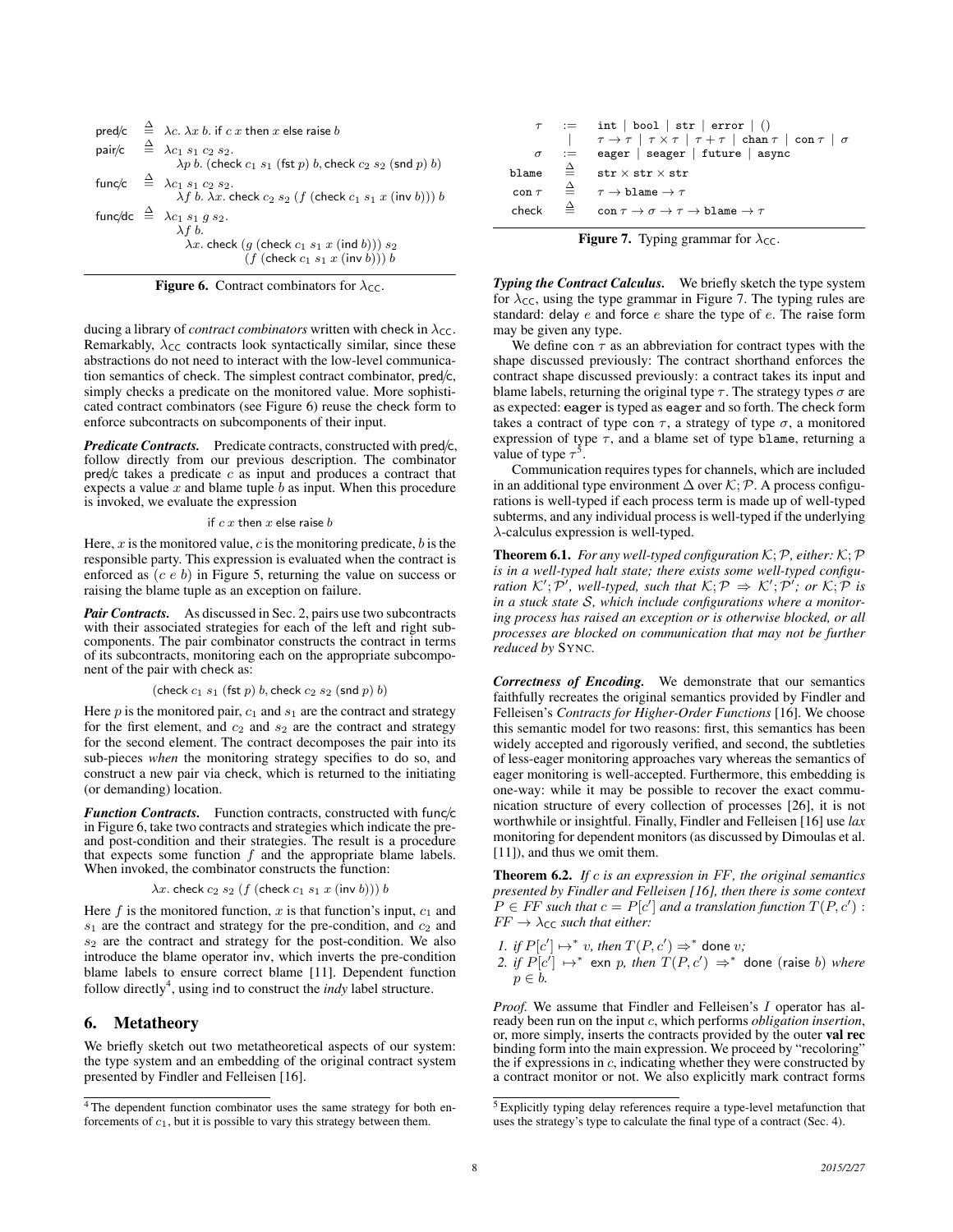containing values as value forms in the language to ease translation. Monitoring flat contracts will now produce something of the form if  $c$  e<sub>1</sub> e<sub>2</sub> e<sub>3</sub>. The proof proceeds by induction on the length of  $\mapsto^*$ , where we we define a handful of translation functions such that  $T(P, c' = F(g(P), f(c')))$ :

$$
f_{blame} \quad : \quad x_{FF} \to \texttt{blame}
$$

$$
f_{val} : V_{FF} \to ((\mathcal{C}, \mathcal{K}), v)
$$
  
\n
$$
f : c_{FF} \to ((\mathcal{C}, \mathcal{K}), e)
$$
  
\n
$$
g : P \to (\mathcal{C}, \mathcal{K})
$$
  
\n
$$
F : (\mathcal{C}, \mathcal{K}) \to ((\mathcal{C}, \mathcal{K}), e) \to \mathcal{K}; \mathcal{P}
$$

We only present one case in full:

Case:  $P[V_1^{contract(V_2), p, n}] \mapsto P[\text{if}_c (V_2 V_1) V_1 \text{ (blame } p)]$ :  $\frac{\text{Case.}}{\text{We perform the following translations:}}$ 

$$
((\mathcal{C}_{v_1}, \mathcal{K}_{v_1}), v_1) = f_{val}(V_1)
$$
  
\n
$$
((\mathcal{C}_{v_2}, \mathcal{K}_{v_2}), v_2) = f_{val}(V_2)
$$
  
\n
$$
c = \lambda x b. \text{ if } v_2 \text{ x then } x \text{ else raise } b
$$
  
\n
$$
((\mathcal{C}_{v_2}, \mathcal{K}_{v_2}), c) = f_{val}(contract(V_2))
$$
  
\n
$$
((\mathcal{C}_p, \mathcal{K}_p), p_{cc}) = f_{val}(p)
$$
  
\n
$$
((\mathcal{C}_n, \mathcal{K}_n), n_{cc}) = f_{val}(n)
$$
  
\n
$$
b = f_{blame}(p)
$$

Then  $f(V_1^{contract(V_2), p, n}) = ((P_1, K_1), e_1)$  where:

$$
\begin{array}{rcl}\ne_1 & = & \text{check } c \text{ eager } \hat{v_1} \ b \\
\mathcal{P}_1 & = & \mathcal{C}_{v1}[\mathcal{C}_{v2}[\Box]] \\
\mathcal{K}_1 & = & \mathcal{K}_{v_1} \cup \mathcal{K}_{v_2}\n\end{array}
$$

Then let  $\iota_{v_1}$  be a unique channel and  $f(\text{if}_{c} (V_2 V_1) V_1 (blame p)) =$  $((\mathcal{P}_2, \mathcal{K}_2), e_2)$  where:

 $e_2 =$  catch $\sf M$  (read  $\iota_{v_1})$   $id$  $\mathcal{P}_2 = \mathcal{C}_{v_1}[\mathcal{C}_{v2}[\Box + \langle n, \mathsf{M} \mid \mathsf{write} \; \iota_{v_1} \; \mathsf{(catch \; inj} \; \; (c \; v_1 \; b)) \rangle]]$  $\mathcal{K}_2 = \mathcal{K}_{v_1} \cup \mathcal{K}_{v_2} \cup \{\iota_{v_1}\}\$ 

Then we compute  $g(P) = (\mathcal{C}_P, \mathcal{K}_P)$ . Finally, let  $C = C_P[\hat{C}_{v_1}[\hat{C}_{v_2} \Box]$  and  $\hat{K} = \mathcal{K}_{v_1} \cup \mathcal{K}_{v_2} \cup \mathcal{K}_P$  Therefore:

$$
F((C_P, K_P), ((P_1, K_1), e_1))
$$
\n
$$
= K; C[check c e a g g e r \hat{v}_1 b]
$$
\n
$$
\Rightarrow^* K \cup \{\iota_{v_1}\}; C[[catchM (read \iota_{v_1}) id] +
$$
\n
$$
\langle n, M | \text{write } \iota_{v_1} \text{ (catch inji } (c_2 v_1 b)) \rangle]
$$
\n
$$
F((C_P, K_P), ((P_2, K_2), e_2))
$$

 $\Box$ 

# 7. Implementation and Advanced Monitors

In a language (Racket [19]) with the right infrastructure (syntactic extension, processes, exceptions, and communication primitives), our implementation<sup>6</sup> can be realized as a library in less than 100 lines of code. We elide the exact implementation details; they follow directly from the previous semantics. Each strategy is represented by an instance of a Racket structure, the contract combinators and blame facilities are provided as modules, and check is provided as a syntactic transformer:

(define-syntax checkCon (syntax-rules () [( c s e b) (cond [(eager-strat? s) ...] [(semi-strat? s) ...] [(future-strat? s) ...] [(async-strat? s) (begin (thread (λ () (c e b))) e)])]))

We now use this implementation, called ccon, to demonstrate the extensibility of our system, from simple contracts to additional contract combinators for structural contracts over trees [18]. We start with small examples:

> (checkCon nat/c eager 5 b) 5

> (checkCon nat/c eager -1 b) Exception: ... > (checkCon nat/c semi 5 b)  $\#$  < promise  $\ldots$ > > (force (checkCon nat/c future 5 b)) 5

These calls are as expected, corresponding to our earlier examples in Sec. 2 and Sec. 4. The result of the third and fourth contract demonstrate the underlying usage of Racket's delay for semi-eager and future strategies. (Here b is a blame structure with Server, Contract, and Client labels.)

## 7.1 Tree Contracts in ccon

To demonstrate the expressive power of ccon (and thus  $\lambda_{\text{CC}}$ ), we next construct a tree data structure and define contract combinators for the structure. We define a tree structure as node in Figure 8, where a tree is either a null value, (), or a node containing a value and left and right subtrees.

We also define the tree contract combinator treerec/c, a recursive combinator which reuses itself on its left and right subtrees. This procedure determines if the current node is a leaf or internal node and then constructs the appropriate monitor. We can use this contract to enforce tree-wide invariants, such as ensuring that every value is a natural number:

(define nat-tree-E (tree/c nat/c eager eager nat/c eager))

```
> (checkCon nat-tree-E eager (make-node ...) b)
```
We can also use this contract as a pre-condition to a procedure such as get-root-value, which returns the root value of any tree t:

```
> (get-root-value t)
5
```
> (checkCon (func/c nat-tree-E eager nat/c eager) eager t b) 5

The first invocation inspects the root node of the tree, returning the value. Conversely, the second invocation traverses the entire tree structure, enforcing the precondition contract before extracting the value from the root node. To recover the original complexity, we can use the solution presented by Findler et al. [18], rewriting nat -tree-E with semi-eager strategies. However, unlike Findler et al., we have a fine-grained decision to make: shall we eagerly or semieagerly enforce the value contract? Eager value checking, nat-tree -S1 below, ensures that any node we inspect will have a natural number in the value position. Conversely, full semi-eager checking, nat-tree-S2 below, will only verify that values are natural numbers when the program demands them.

(define nat-tree-S1 (tree/c nat/c eager semi nat/c eager)) (define nat-tree-S2 (tree/c nat/c eager semi nat/c semi))

> (get-root-val (checkCon nat-tree-S1 eager t b))

5 > (get-root-val (checkCon nat-tree-S2 eager t b)) #<promise ...>

Neither of these solutions is "more correct": both encodings recover the original complexity of get-root-val, and the divergence demonstrates the precise power of explicit monitoring strategies. Furthermore, this change is syntactically insignificant: a programmer might try both out to select the most appropriate approach.

#### 7.2 Advanced Contracts in ccon

There are a family of contracts that cannot benefit from the previous optimization, which include contracts that require *upward value propagation* through monitored structures [18], or more generally, collections of contracts that collaborate to establish global invariants. For example, one may try to ensure that a binary tree is full, i.e., that there are  $2^n$  nodes in the tree if the height of the tree is n. Implementing this predicate is straightforward, travers-

 $6$  https://github.com/cgswords/ccon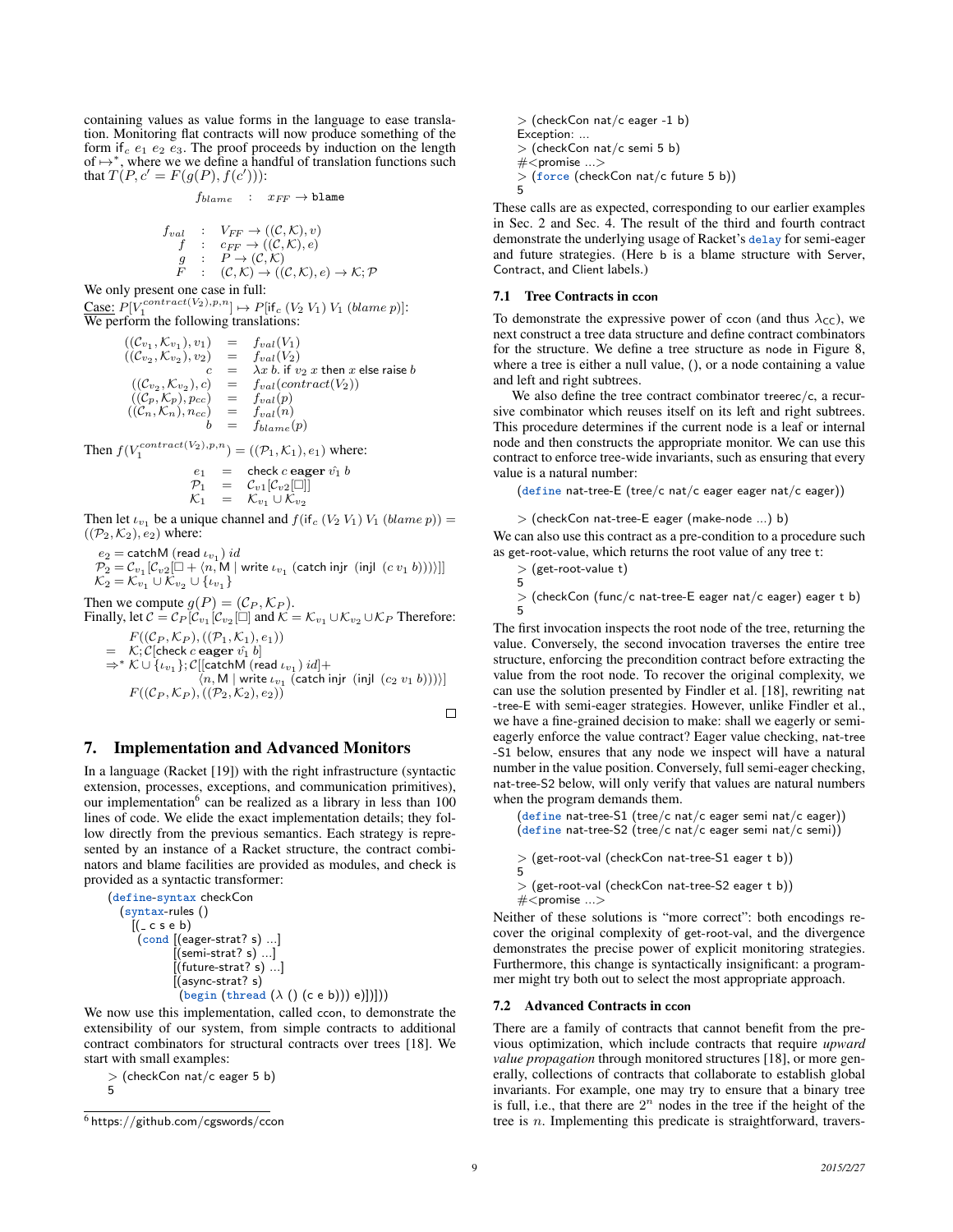```
(struct node (left value right))
(define (treerec/c c1 s1 s2 c3 s3)
  (letrec
    ((treec
       (\lambda (t b)
         (match t
           [(node \mid v \mid r) (let \mid (Inv (checkCon c3 s3 v b))[nl (checkCon treec s2 l b)]
                                [nr (checkCon treec s2 r b)])
                           (node nl nv nr))]
           [v (checkCon c1 s2 v b)])))treec))
(define ((tree/dc c1 s1 c2 s2 c3 s3 c4 s4) t b)
   (match t
     [(node \mid v \mid r) (let * ([nv (checkCon c3 s3 v b))[n] (checkCon (c2 nv) s2 |b|[nr (checkCon (c4 nv) s4 r b)])
                     (node nl nv nr))]
     [v (checkCon c1 s2 v b)]))
```
Figure 8. Tree contracts in Racket with ccon.

```
(define (full/a i)
   (let ([il (make-channel)]
          [ir (make-channel)])
     (treedc
        (pred/c (\lambda(n) (begin (channel-put i 0) \#t))) eager
       (\lambda) (-) (full/a il)) semi
        (pred/c
          (\lambda(n))(let ([hr (sync (choice-evt ir il))]
                     [hl (sync (choice-evt ir il))])
               (if (= h | hr)(\overline{\text{begin (channel-put i (add 1 h)) #t}})#f))))async
        (\lambda) (\lambda) (full/a ir)) semi)))
```


ing the entire tree, but this once again requires visiting every node. Alternatively, we might construct a dependent tree contract combinator wherein the left and right subtrees are passed into the value predicate, but Findler et al. [18] observe that these subtrees must be evaluated to verify the contract, and thus recreate the same asymptotic violations. They go on to propose an alternative solution using attributes [19] to track height information on the tree as it is explored, relying on the user evaluator to produce an invasive enforcement mechanism with amortized bounds. This approach is not currently part of the Racket contract system.

We can develop a similar solution in ccon using callbacks: we postpone checking any contract until its subcontracts have been checked by using channels within asynchronous contracts. While complex in concept, the only additional facility we require is the ability to create, propagate, and synchronize with new channels of communication, which both  $\lambda_{\text{CC}}$  and Racket provide as low-level operations. Thus the adventurous contract writer might implement this callback-oriented approach to fullness as in Figure 9. Furthermore, this solution lives entirely in the contract system: the user is never exposed to it beyond using force.

Each invocation of the contract is parameterized by a communication channel i, which indicates where to write the current node's height. At each leaf, the predicate writes 0 to i and succeeds. At internal nodes, we create two additional channels, il and ir, to pass to the left and right subtrees respectively. Next we assert (full/a il) and (full/a il) on the appropriate subtrees, utilizing the delaying nature of lambda abstraction to prevent divergence. These contracts are semi-eagerly monitored, and thus will not be enforced until the subtrees are demanded by the program<sup>7</sup>. Finally, we create an asynchronous monitor for the node's value which performs blocking reads from il and ir. The results of these reads are the heights of the left and right subtrees, so we verify they are equal, and either write the new height across i, triggering the parent node's fullness test, or signal a contract violation. This communication chain allows each contract to propagate values upward from the leaves as the tree is explored, as indicated with upward-pointing arrows in Figure 10.

Such a contract is only possible after full separation of the monitor evaluator from the user evaluator and exposing communication tools to contract writers, facilitating contract enforcement in a custom-crafted traversal of the monitored structure.

#### 7.3 Results

We briefly evaluate the performance of full/a against the eager fullness contract presented by Findler et al. [18] using a set of microbenchmarks. We use ccon to implement full/a as in Figure 9, and the eager fullness contract is constructed in Racket's native system as follows:

(define full/c (flat-named-contract 'full/c full?))

Next we set up the following experiment: for trees of size 1 to  $2^{24}$ , we first enforce one of the contracts on the tree and then perform a single element lookup. This lookup occurs in  $O(\log n)$  time, and so the bulk of the computational work in the Racket-primitive contract will consist of enforcing the fullness contract, while the bulk of the work in enforcing full/a occurs in the process and channel construction overhead incurred during execution.

We repeat this test 100 times for each data-point and graph the arithmetic means in in Figure 11. The  $x$ -axis represents the size of the tree as a function of  $2^n$  and the y-axis is a logarithmic scale in seconds. The orange line, *Built-In*, indicates that the eager contract run with Racket's built-in monitoring facilities provides excellent performance for small tree structures but slows down exponentially as the tree increases exponentially in size. Conversely, the blue line, *CCON*, indicates that the full/a implementation in ccon slowly only slightly as longer traversals require increasingly large numbers of processes and channels.

Our results support our initial discussion of performance recovery. Furthermore, the Racket contract system has been heavily optimized for performance [33] and the competitive results of ccon indicate that the process communication model of  $\lambda_{\text{CC}}$  is a viable approach to contract monitoring.

## 8. Sketches of Additional Monitoring Strategies

We present sketches of implementations for four strategies that appear in the literature: lazy monitors, temporal monitors, future monitors in the style of Dimoulas et al., and statistical monitors.

*Lazy Contracts.* Degen et al. [7, 8] introduce the idea of lazy monitors, which entirely avoid any aspect of over-evaluation. For example, checking a predicate on a pair will not force the pair; the monitoring evaluator will wait for the user evaluator to force the pair. If the pair is never used, in full, in the user program, then the monitor will never check it. Modeling lazy monitoring as communication across processes demonstrates its intrusive interaction with the main evaluator.

To facilitate this user-driven monitoring, we must construct a layer of indirection for both evaluators such that the user evaluator may force any expression under a lazy monitor and the lazy monitor will postpone contract enforcement until this forcing occurs.

 $<sup>7</sup>$  If we used eager in place of semi, this contract would revert to an eager,</sup>  $O(2^n)$  check at assertion time.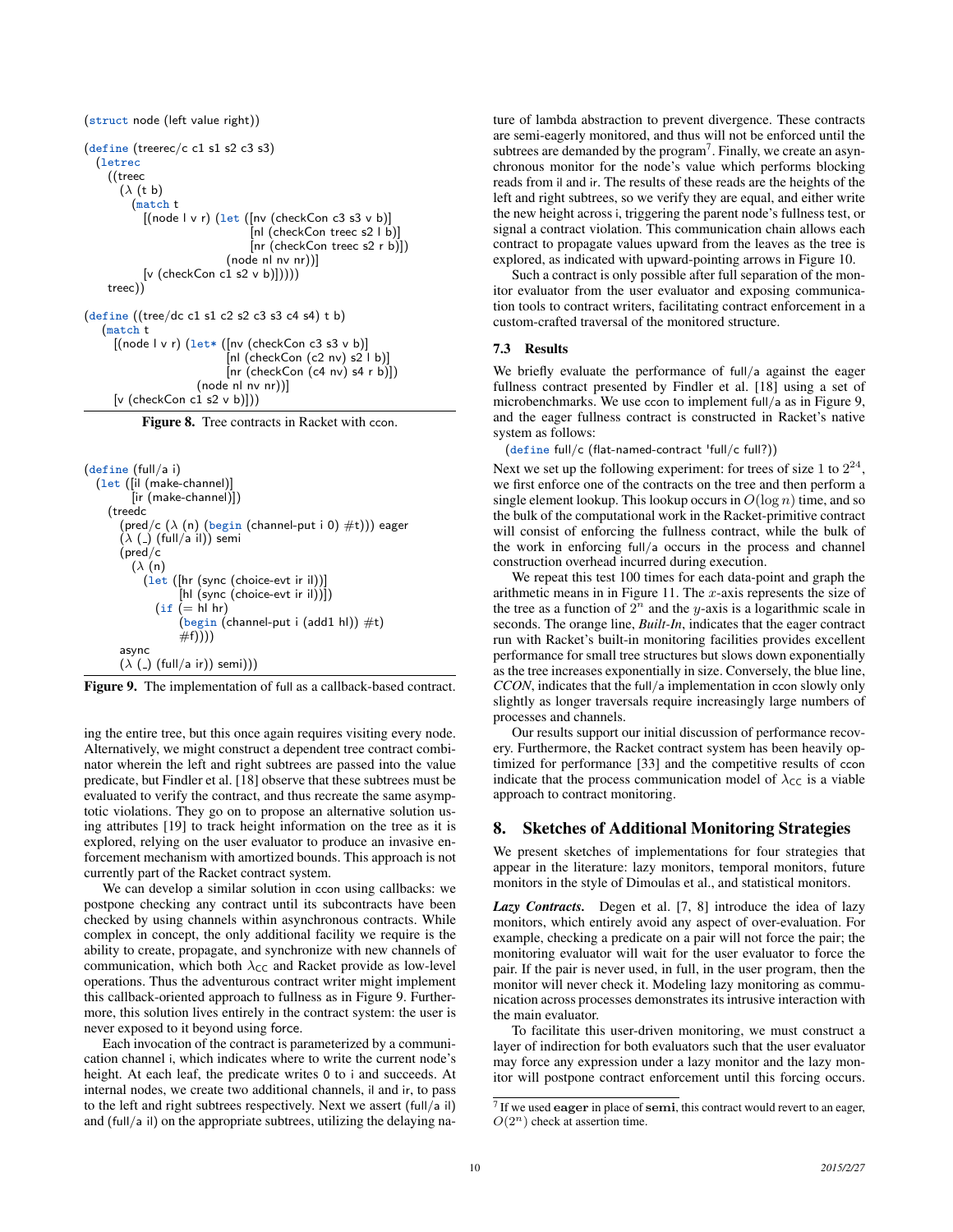

Figure 10. Evolution of contract checking during tree traversal for a full binary tree using asynchronous callbacks.



Figure 11. Timing results for full tree contract verification in Racket's built-in contract system versus our semi-eager approach. Experiments were performed on a MacBook Air with a 1.3 GHz Intel Core i5 and 4GB of RAM.



Figure 12. Lazy contract communication [8].

We accomplish this by recursively parsing the input expression  $e$ yield two new expression,  $e_d$  and  $e_{\ell}$ . The first,  $e_d$ , is an expression constructed from delay references wrapped around each component and sub-component in the original expression. Similarly,  $e_{\ell}$  is constructed identically using *lazy monitor references* of the form  $\ell_{\ell}$ . Each delay reference works in the usual way, except that it will also notify the associated lazy monitor reference when forced. When evaluated, lazy monitor references perform blocking reads, proceeding only when the associated delay reference is forced and provides the appropriate value. The structure of this communication is presented in Figure 12. This approach closely mirrors the implementation provided by Degen et al. [8], wherein individual call-by-need cells register callbacks for contract monitors.

*Temporal Contracts.* Disney et al. [13] introduce the concept of temporal monitors, which formalize module interactions as a trace of events such as function calls and returns. They formalize this

approach by treating each module in the program as a process and storing the process trace of sends and receives between these modules as the program proceeds. Finally, the monitoring system verifies that this trace conforms to certain prefix-closed predicates, constraining the behavior of each module and producing an error if this trace violates these predicates. Our approach differs by using individual processes for each monitor. We explicitly enforce predicates on values and control how processes communicate to replicate monitoring strategies, omitting the need to preserve process traces. Such traces, however, may be used to ensure that monitor strategies correctly adhere to their semantic descriptions.

This system may be constructed in  $\lambda_{\text{CC}}$  by recreating the original approach, using a mediator process to construct process traces. Any communication events will move through this mediator, which will log the events. Temporal contract assertions will register predicates with this mediator process, which will use these predicates to ensure the process interaction traces adhere to the correct shape. Such a mediator must also provide the outlined by Disney et al. [13], including information capture and correct error propagation.

*Future Contracts a la Dimoulas et al. `* Dimoulas et al. [10] present an alternate model of future contracts that use a master user process and a slave monitoring process, delegating predicate enforcements to the slave process and synchronizing with it when the master performs effects such as reference manipulation and I/O.

This system may be constructed in  $\lambda_{\text{CC}}$  using a secondary global process that acts as the slave process. Any monitors with the appropriate strategy are provided to this slave process, which adds the monitor to a list of active checks. To maintain synchronous communication, it may be convenient to establish the slave as two processes: one to receive new monitoring requests and synchronize with the user process during synchronization events, and another "worker" process that polls the synchronization process for a monitor, performs it, and provides the synchronization process with the result before looping. Then, as Dimoulas et al. [10] observe, each effectful operation is wrapped in a proxy procedure that synchronizes with the slave process before executing. This synchronization mechanism would elide the need for force.

*Statistical Software Contracts.* Dimoulas et al. [12] describe the notion of randomly checked function contracts. In lieu of iterating over the entire input space for a function, it is possible to use a spot checker [14] to obtain partial assurance of a contract by generating and testing a series of inputs. For flat and structural contracts, this approach may randomly verify its contracts: that is, the contract may (or may not) be enforced as evaluation proceeds.

Given a random-generation mechanism and a spot-checker,  $\lambda_{\text{CC}}$ may be extended to support this type of soft guarantee: predicate and structural contracts will use a random number generator to decide which, if any, contracts to enforce, and the full spot-checker will generate sample inputs to contracted functions. This approach induces a secondary extension to  $\lambda_{\text{CC}}$ : while statistical guarantees may receive their own strategy, it is more natural to introduce a *strategy combinator* that will take an existing strategy (such as eager or semi) and modify it to preserve the original enforcement strategy while performing probabilistic contract enforcement.